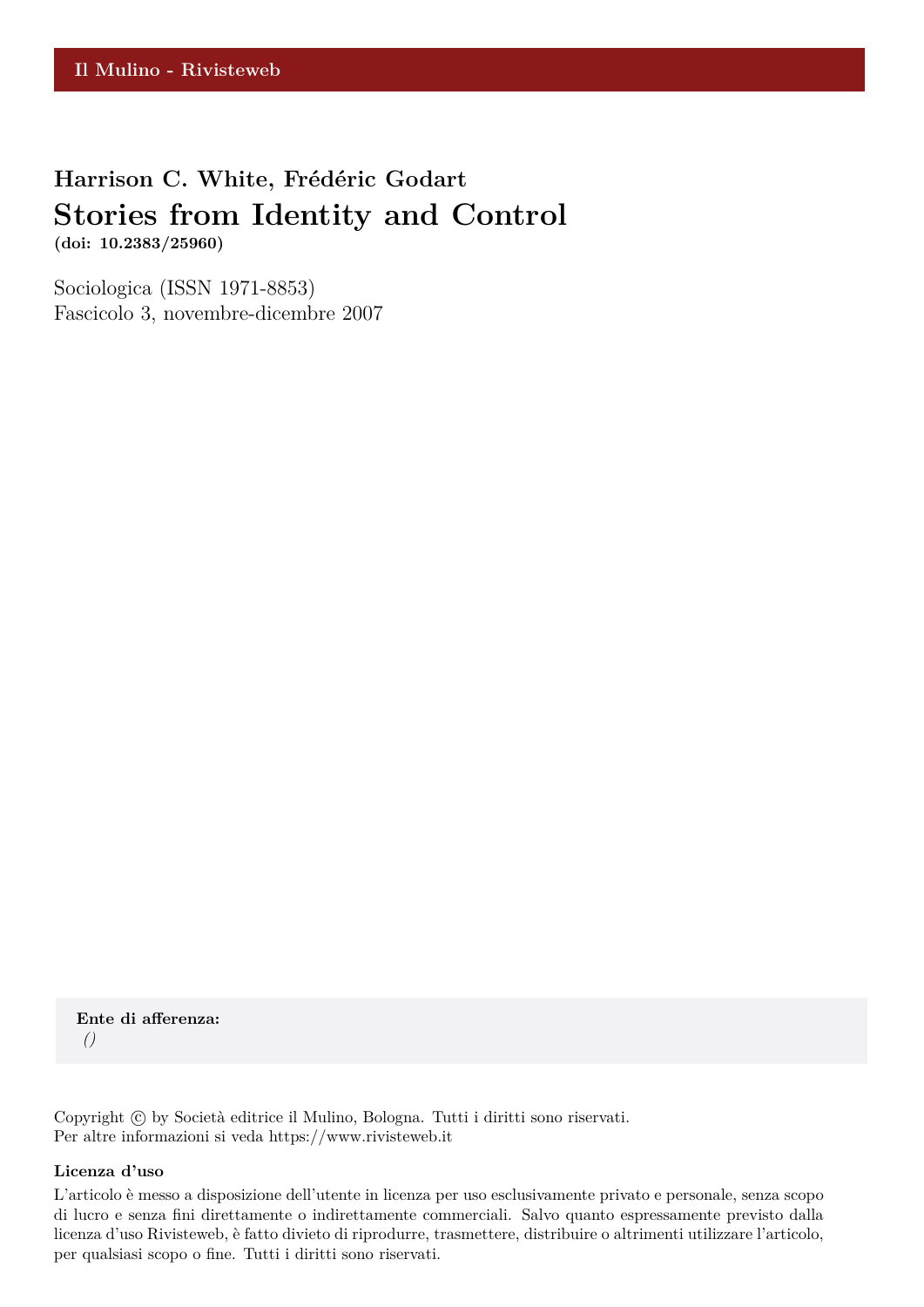# **Stories from Identity and Control**

*by* Harrison C. White *and* Frédéric C. Godart

doi: 10.2383/25960

#### **Introduction**

In an influential article, Mustafa Emirbayer and Jeff Goodwin [1994, 1447] spell out what constitutes for them the limits of any approach based on "social networks": "Our own position is that a truly synthetic account of social processes and transformations that takes into consideration not only structural but also cultural and discursive factors will necessarily entail a fuller conception of social action than has been provided thus far by network analysts." Exploring and conceptualizing the relationship between social structure and culture is certainly a major object of inquiry for social theory [e.g. Swidler 2001]. Yet, such a goal requires also considering simultaneously multiple social formations of different scopes, scales, and levels [White 1992; forthcoming].

This article does not aim at solving the social structure/culture conundrum, but rather at disentangling some of its subtleties, by defining an array of forms of discourse and by specifying their dynamic relationship with structural entities. The complexity and dynamics of culture are intertwined with the dynamics and complexity of structure, as reflected in forms of discourse. Culture and structure are constituted by participants and observers alike and can both provide useful guidance for action and research. But our lived experience is one of mixture of culture and structure.

An *identity* is triggered only out of efforts at *control* amid contingencies and contentions in interaction. Identities emerge from efforts at control in turbulent context. These control efforts need not have anything to do with coercion or domination over other identities. The root of control is finding footing in the biophysical and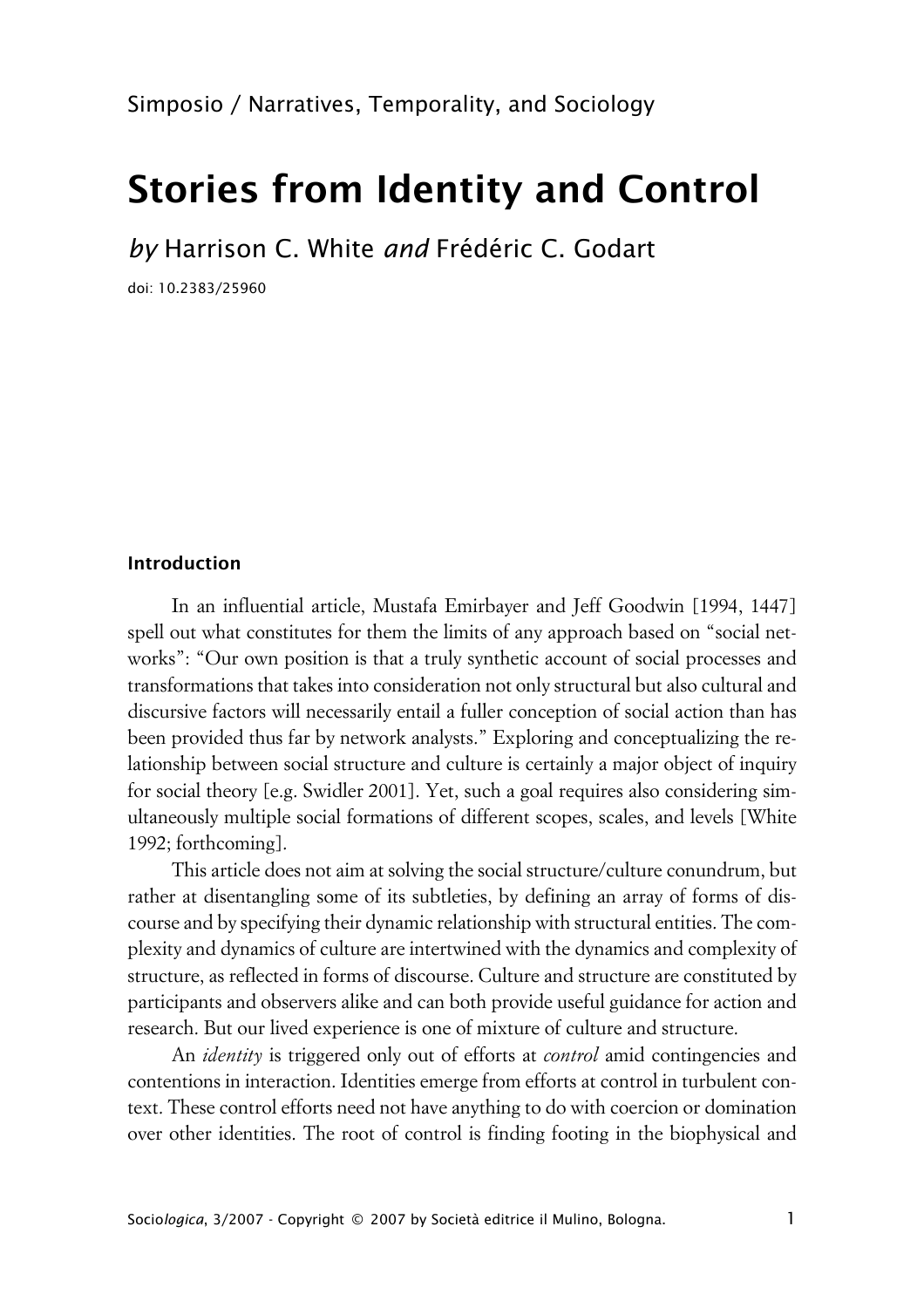social environments. Such footing is a position that entails a stance, which brings orientation in relation to other identities. The control efforts by one identity are social realities for other identities. So an identity can be perceived by others as having an unproblematic continuity in social footing, even though it is adding through its contentions with others to the contingencies they face.

Thus, social contexts assert normality that is at odds with the improvisations and stumblings in direct experience, and so news broadcasts imply that everyday life is not newsworthy. Perceived normality is a gloss on the reality of tumultuous efforts at control by identities as they seek to maintain footings. Identities achieve social footing as both a source and a destination of communications to which identities attribute *meaning*. Consequently, without footing, identities would jump around in a social space without meaning and thus without communication.

Niklas Luhmann [1995, chapter 2] lays out a subtle yet precise argument for meaning emerging in co-constitution of communication among identities. Gaining control presupposes a stable standpoint for orientation. Identity becomes a point of reference from which information can be processed and evaluated. Footings thus must be reflexive; they supply an angle of perceptions along with orientation and assessments that guide interaction with other identities, to yield control. So all these processes among identities in their footings can be understood only as an inextricable intermixture of social with cultural spreads, out of which meanings are constructed jointly. *Forms of discourse* are composed of meanings as basic components, akin to "statements" (*énoncés*) [Foucault 1972]. *Events* – that is to say, switchings in surroundings – guide identities seeking control over uncertainty and thus over fellow identities. In other words, uncertainty and contingency originating from physical and social settings trigger control attempts that lead identities to act across and among network-domains, *netdoms* for short, "dom" from domain of topics and "net" from network of relations. By doing so, identities generate some specific meanings, together with forms of discourse.

Identities relate to other identities in netdoms. Domains and networks vary in scope, above and below Bourdieu's "field" [e.g. Bourdieu 1986] or Becker's "world" [e.g. Becker 1982]. Identities switch from netdom to netdom, finding footings in different network-and-domain contexts. The fusion of network and domain is essential and it is a radical departure from common sense [Grabher 2006], in that we do not a priori separate social networks – the structure – from domains of topics – the culture – but instead consider them simultaneously. Networks and domains emerge from netdoms which form the fabric of our lived experience in a context of uncertainty, contingency, and ambiguity. This is dual-sided habit, as one finds in Pierre Bourdieu's construct of *habitus* as matrix for practices and representations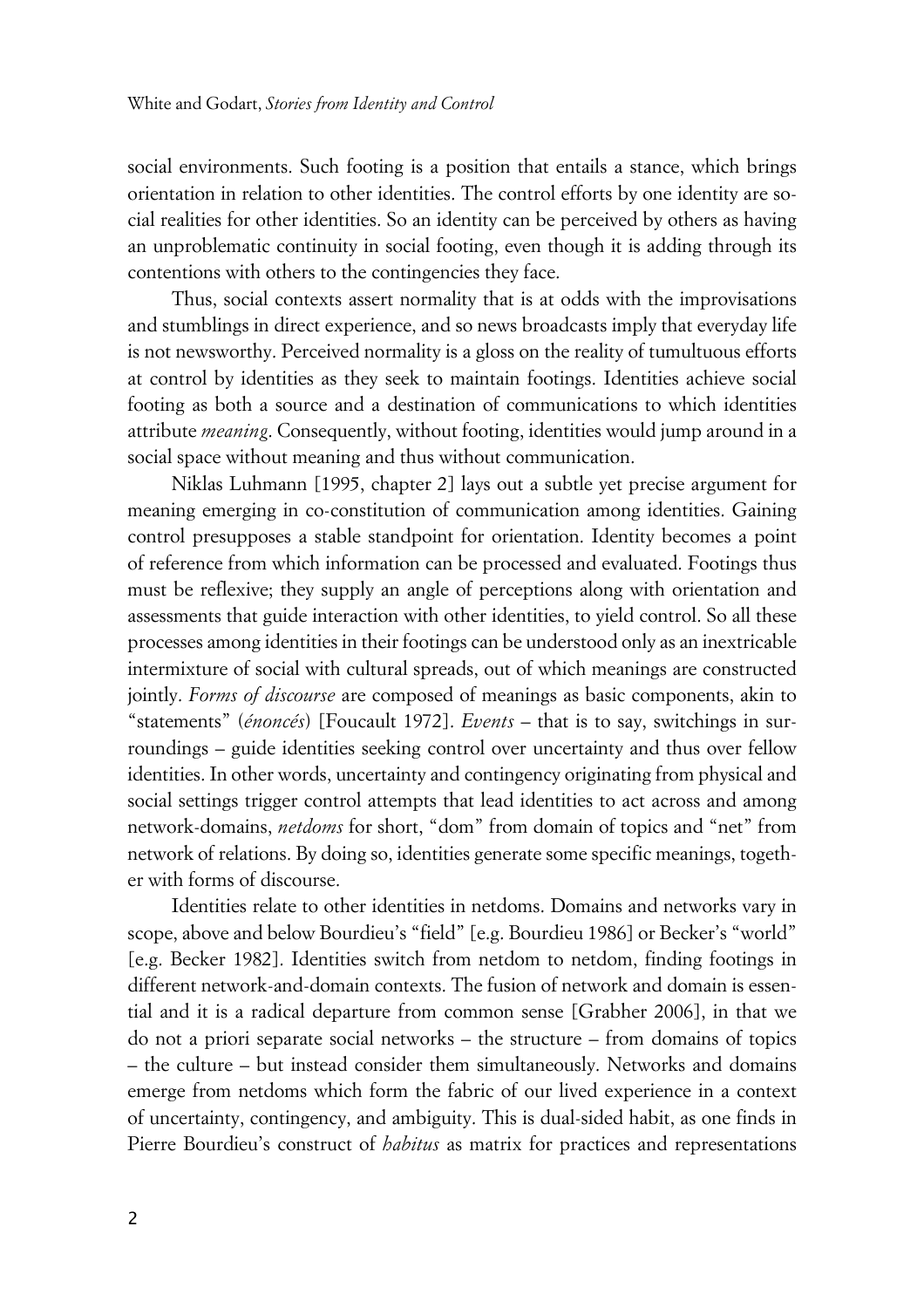[Bourdieu 1996a; 1996b]. But perception comes only with and from contrast, as a process [Gibson 1979]. In other words, it is the process of switching from netdom to netdom that generates perception, not the netdom itself.

Relying on netdoms as primary elements from which networks and domains are derived takes seriously the invitation formulated by Ann Mische and Harrison White [1998, 695] to go beyond the idea that "network relations and discursive processes (...) are dual and co-constitutive, that networks are constituted by stories, and vice versa." "Structure" and "culture," "social networks" and "discursive forms," are second-order processes which need to be accounted for from the dynamics of identity and control among netdoms.

Thus, fresh meaning emerges from and for humans only with switching from netdom to netdom. Much the same root idea was found long ago in sociological works by Harold Garfinkel [e.g. 1967], Aaron Cicourel [e.g. 1980; 1987; 1991], or Erving Goffman [e.g. 1963; 1967; 1971; 1974] and in linguistics by Halliday [e.g. 1994; see also Halliday and Hasan 1976]. Recently, it is again being championed by Diane Vaughan [2002] and Ann Mische [2007; see also Mische and White 1998]. An early parallel is *Personal Knowledge* in which Michael Polanyi [1958] argues that all knowing is an essentially tacit integration of subsidiary clues, *from* which we attend, into focal wholes, *to* which we attend.

After tracing back the emergence of stories from meanings, as by-products of switchings among netdoms, we explore the institutional processes that constitute culture. We then show how narratives can be used to generate fresh action, in a context of story-lines, plots, and rhetorics. This context frames social time and organizes the froth of our lives.

#### **Stories Are Made of Meanings**

Meanings come from switchings of identities among netdoms and cumulate into *stories*, which thus become a medium for control efforts. Time spent with stories, building and hearing them in gossip for example, suggests that they are crucial in social process. Subtle, real-time interactions have many facets, and these do not necessarily require verbal expression to be a story. Hand-holding is a nonverbal way of expressing a relation. It is simultaneously very personal and yet also manifestly public, visible to anyone around; as in the case of any verbal expression, the meaning of hand-holding depends on larger cultural contexts and can be manipulated or misunderstood.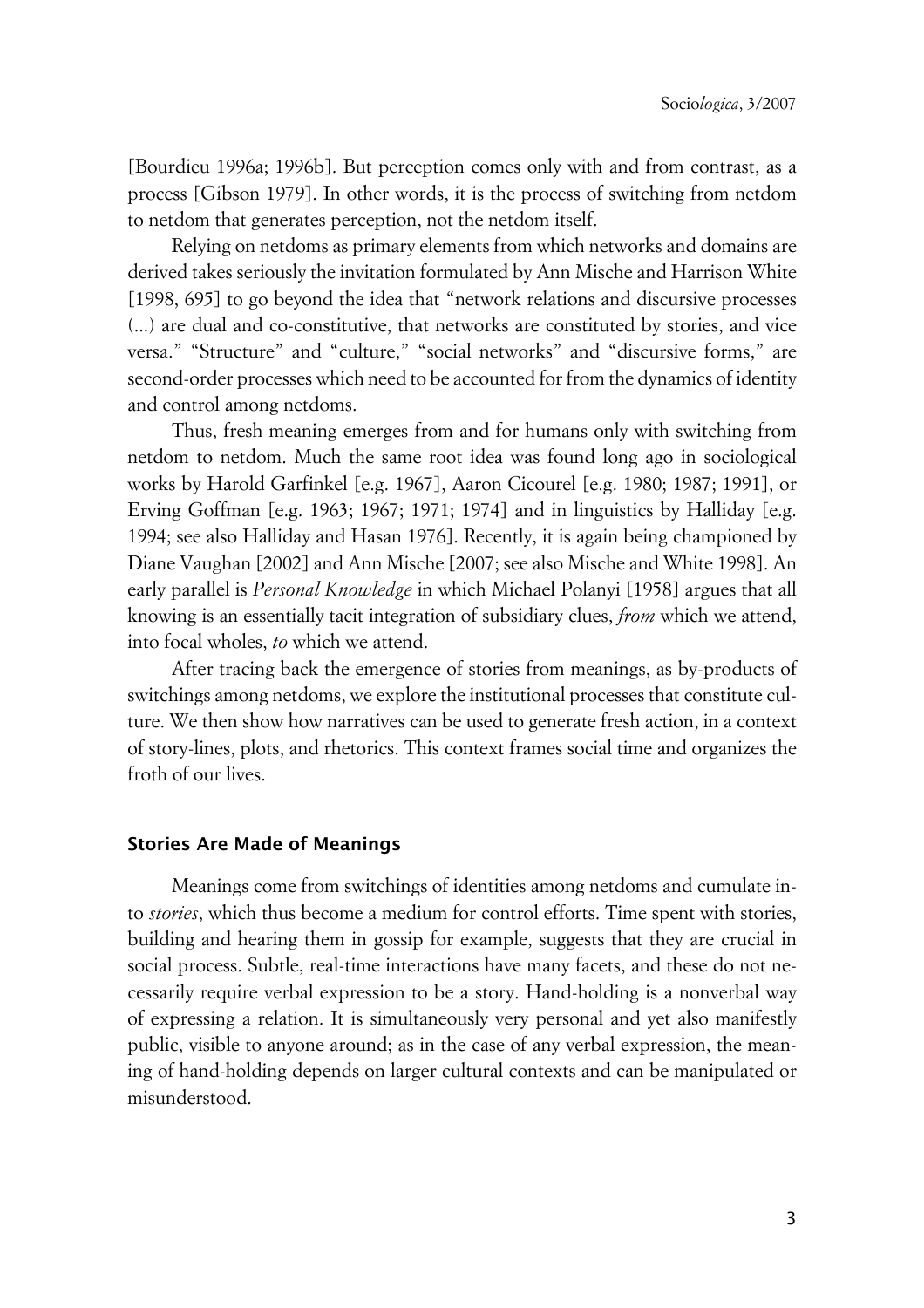But the point is that there are whole classes of other nonverbal ways, such as glances and grunts, to express relations. Meaning need not be verbalized [Barthes 1983]. And conversely when a person strikes up a pleasant chat with a stranger at a bus stop, this does not necessarily constitute a story because such an encounter does not necessarily constitute a relation. But existing meanings are mobilized and generated through the encounter of netdoms.

Take an opposite example. Even in present society, although you may not like or seek out your cousin, this person remains known socially as your cousin. Although you do not perceive a relation to this cousin, that person is embraced by cousinhood in social reference [e.g. Nadel 1957; White 1963; Boyd 1991]. The only requisites are a domain context and a network context. Stories and relations of cousinhood exist and are mobilizable, simultaneously.

Stories, like meanings, are specific to humans. While some sort of social network may be uncovered for other social species besides humans, netdoms are found only among humans. One finds pecking orders and control struggles for wolves or monkeys for example [e.g. Wilson 1979; Wynne-Edwards 1985]. These involve communication, but at a simple level that need not rise above the pheromone level of an ant society [Wilson 1970]. This suggests that meaning and stories are what set human social action apart. Without stories, social action would have a monotone quality; there would not be all the "colors" that humans observe and use in social settings. And imbibing a formal story or film is so similar to imbibing "real life" that their authors and directors also, like gossipers in ordinary life, must have found effective shorthands for expressing identities and control in social relationships.

Stories are the accumulation of switchings across netdoms with a beginning, middle, and end [Tilly 2002] and constitute the texture of living culture.

#### **xCulture as Institutional Process**

Speaking of meaning, where is culture in all this? High and popular cultures [e.g. Gans 1974] in the sense of museums, libraries, and soap operas are not central in this discussion, even if they can provide suitable examples for discussion. The focus is living culture, of which high and popular cultures are subsets; living culture is a process recognized in societal institutions and practices as by-products, but also co-constitutors, of social process at all levels.

Going to an appointment is an *institution*, sustained by a *rhetoric* of promptness. In social science usage, there are several connotations for the term *institution*: the broad architecture of functional areas (e.g., education, the arts, health, business as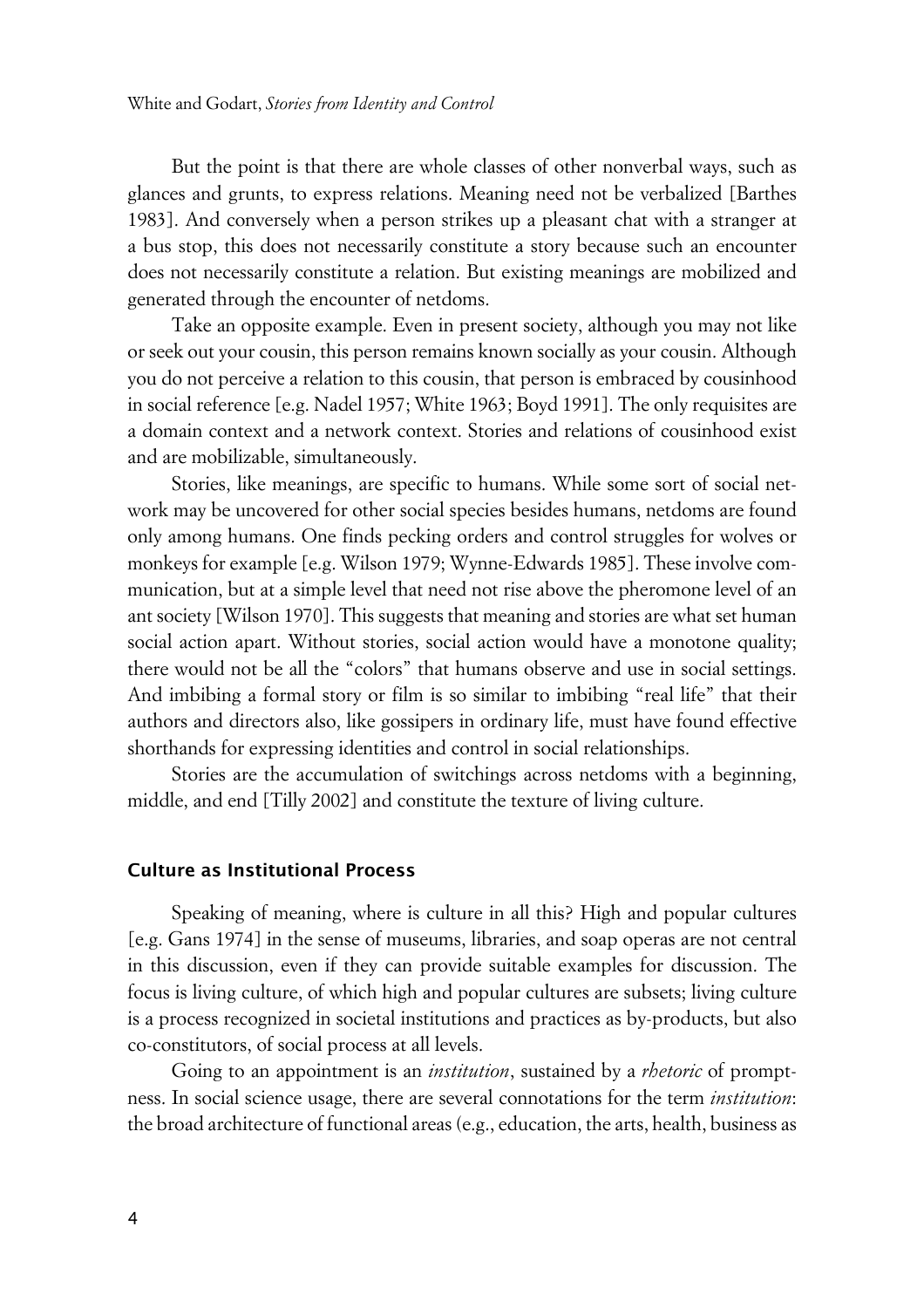institutions); a special kind of organization infused by values [Selznick 1952; 1955]; any social routine of behavior, such as a handshake; and so on. None of these alternatives is hostile to the usage of the concept in this article. Institutions and rhetorics are akin to networks and stories, in that spaces of possibilities for the ordinary in life, of what will be taken for granted, derive from each pair. Rhetorics make institutions explicit just as stories make networks relations explicit. An *institutional system* shepherds social processes by channeling them, by configuring institutions through rhetorics in a way that proves self-sustaining. Within each system, stories become mutually shared accounts when they muster through publics into rhetorics and, simultaneously, rhetorics play out into stories.

Culture emerges from all sorts of stories, from the simplest line heard on the playground, through unexpected adverse situations in contemporary urban settings. Stories are invoked, without hesitation, endlessly. Culture is institutionalized as context through the interplay of stories. Culture is constituted by "webs of significance" [Geertz 1973, 5] spun by identities. But this web of significances is also a web of relations, not "wayward" to formalization and experimentation.

Left to play by themselves indoors, young children often take on roles – mommy, doctor, nurse, cowboy, or teacher. Developmental psychology attests to and elaborates this common knowledge. And sociolinguist Keith Sawyer [1992] has specified the discourse pragmatics that he observed over a year of observation. One can conclude that from an early age, kids are made aware of more complex forms and higher levels of social process, over which they try to acquire some mastery. Their play is the beginning of the sophistication in transposition that everyone needs just to participate as a "normal" adult. Sophistication, however, is not the same as analytic awareness – such constant awareness indeed would induce stumbling instead of normality.

Accidents offer a different prism. Unlike children's play, they are not pretend switchings. In a city, an accident often evokes an emergency team and ambulance. The injured person experiences a sudden switch from netdom to netdom and then a continuing succession of switches. Whether in Paris or New York, though, the situation will unfold according to much the same script from culture, inducing interlocking role behavior along networks.

In sum, story-making provides identities with interpretive contexts sustained by institutions and rhetorics. These contexts are fuelled by the "sparks" of netdom switchings, meanings. A particular set of stories comes to be associated with a network we trace through netdom switchings in a range of domains. For example, consider the duet of excuses between husband and wife across late work and tardiness in meeting up with each other.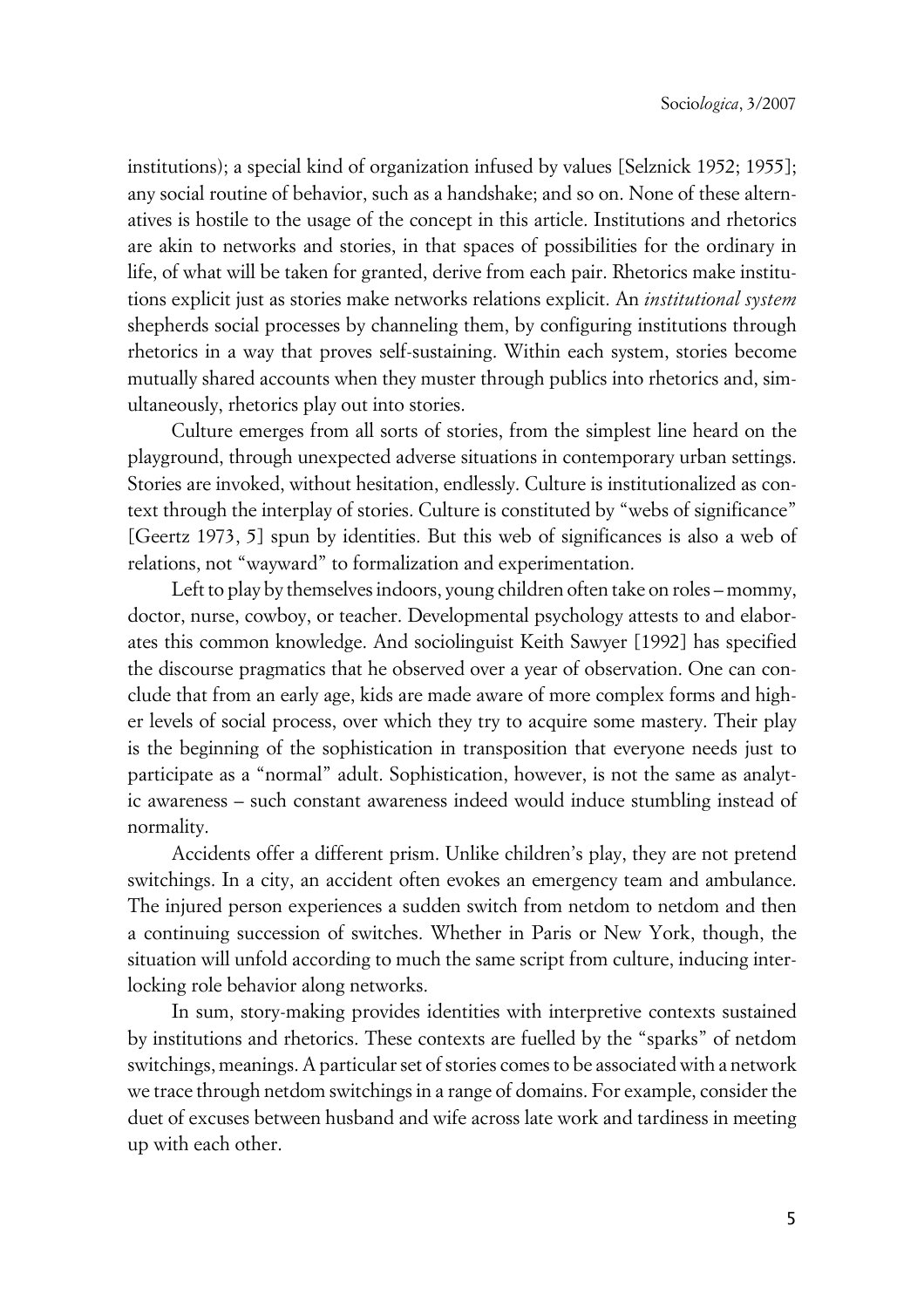#### **Stories in Sets**

A relationship gets interpreted in stories both by its participants and by observers. How does this process come about? Identities perceive and invoke the likelihood of impacts from other identities, which are seen to do the same. These relations get coded from raw reports into various shorthands of discourse and deportment. Then sets of signals, communications on topics, get transposed from one situation to another. Eventually these sets can settle down into stories or other conventions.

Rules of thumb, which often appear in packages [Simon 1945], are one form of conventions for a network. Rules of thumb are widely transposable across concrete social contexts and across frames of interpretation. Rules of thumb applied *here* affect the application of rules of thumb *there*, or their application here at other times. They are transmitted and vouched for along strings of interconnection in a network. A language makes them available in idioms and formulae. Rules of thumb can supply the story set for a network.

Everyday life, which is full of contradictions, has trained us and supplies us with convenient *sets of stories*. At any given time, we have learned to apply just one of the sets, and suppress memories of the switchings and changes that at other times we use and embroider to get along. Much of social science has been an auxiliary to this provision of sets of stories sufficient to account for almost anything we find – but only by suitable ex post selection of one rather than another story.

Stories can and do conceal projects of control: they can work as ideologies, but only via the actual process of explaining away things, if they happen, so that power need not be exerted. Failures too require accompanying stories. Every identity continually seeks control to maintain itself, and in that struggle breaks, as well as establishes, relations with other such identities. Both the tensions and their overcoming induce stories and may require sets of stories to characterize relations within a network.

Social networks are rooted in the reflexive nature of language in talk and as enhanced by the three *g*'s of semiotics: glance, gesture, and grunt. From this base can grow sophisticated realizations of solidarity, from what Doreian and Fararo [1998] formulate as "ideational" and "relational" aspects.

Moreover, the cast of characters should be expanded to include objects. Relations of various youths to a snappy roadster are indispensable to capturing the network dynamics in the movie *Saturday Night Fever*. So were the relations of the hero in the same movie (played by John Travolta) to a routine job and to the tailoring of his new suit. French sociologists have developed the insight about objects in a call for recasting theory of social networks [e.g. Latour 1987].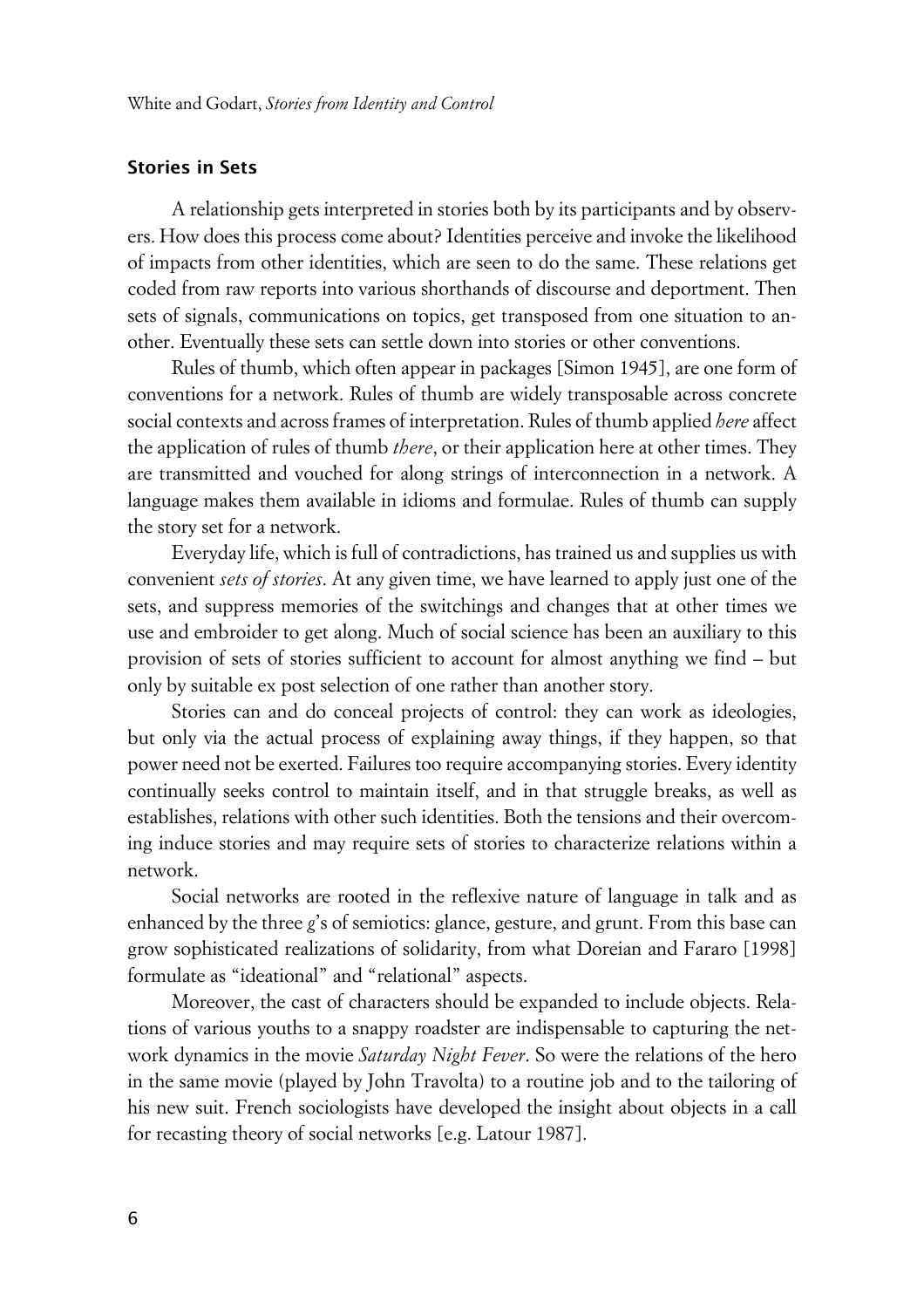Yet it may be that a whole set of sets of stories proves necessary to sustain the metabolism of a single general network, such as of acquaintance. Participants may induce and call on a broad array of excuses and disclaimers and allowances that legitimate and keep viable a network of acquaintanceship.

We can understand how it is that stories have become universal, how they communicate effectively across diverse hearers and audiences – including social science. Charles Tilly writes:

Effective explanations require the peculiar combination of skepticism about the stories told with close attention to how stories work (...) Most of social life consists of interpersonal transactions whose consequences the participants can neither foresee nor control. Yet, after the fact, participants in complex social transactions seal them with stories (...) Identities are social arrangements reinforced by socially constructed and continuously renegotiated stories (...) we can *contextualize* stories, which means placing crucial stories in their nonstory contexts and seeing what social work they do [Tilly 2002, x-xiv].

#### And from further on:

Consider the place of standard stories in social construction. For reasons that lie deep in childhood learning, cultural immersion, or perhaps even the structure of human brains, people usually recount, analyze, judge, remember and reorganize social experiences as *standard stories* in which a small number of self-motivated entities interact within a constricted, contiguous time and space (...) Even if the individuals involved harbor other ideas, the embedding of stories in social networks seriously constrains interactions, hence collective actions of which people in those networks are capable (...) They recast events after the fact in standard story form [*ibidem*, 8-9]

Given multiple stories available for ex post explanation accountings are accepted whether or not the series of events would seem explicable to an outside observer. But this is possible only because story-lines organize the perceptions.

#### **Story-Lines Frame Social Time**

Any particular story by itself would quickly get so far out of step with the ongoing situation as to be unusable. *Story-lines* are explanation spread over time in time-frames. And story-lines come at least in a pair as they offer alternative accounts for change and constitute the fabric of social time. This is an accounting that does not itself lead to further shake-up of the events and actors already generated out of preceding mismatches. The pair (or more) that make up a story-line in some given context cover all possible outcomes, thus expressing the logic of the narrative genre in literature [Scholes and Kellogg 1966].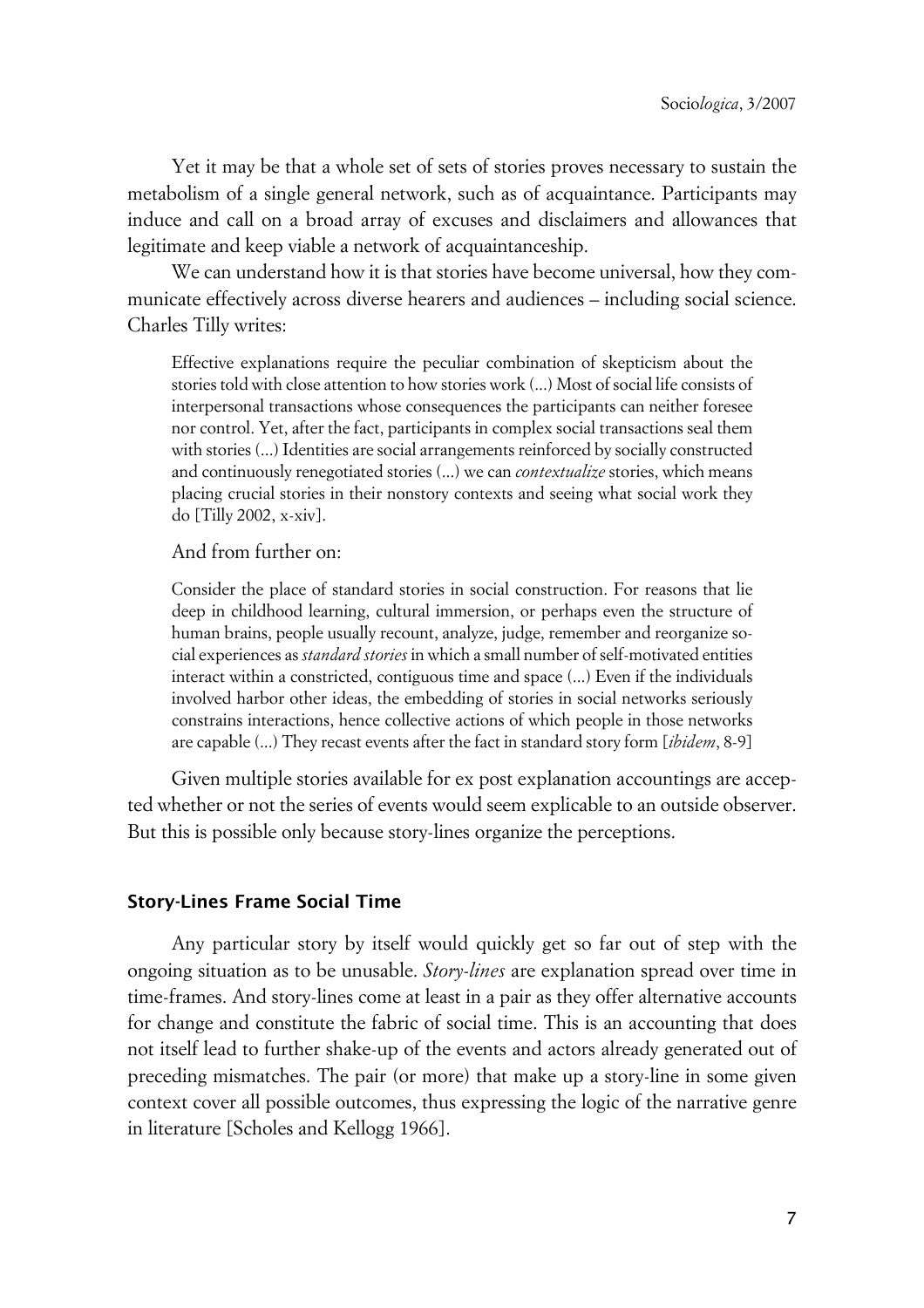The time-frames are social times, which are constructed out of the application of story-lines. Hence, these times are multiple and not necessarily consistent. Social time interweaves ex ante and ex post in ways that may not be available to the awareness of many or any of the conscious persons or other personal actors continually being regenerated in ongoing social patterns. Social time consists as much in switchbacks and other nonlinearities as it does in any linear sequence. Story-lines accommodate these irregularities of social time [Ricoeur 1988]. Story-lines can also be seen as rational expectations, in the modern phrase [Muth 1959; Hechter 1987], but only in a limited sense. Social time is as much a by-product as a shaper of social pattern, just as social space is a self-consistent field. Therefore, social times are by-products of story-lines. But physical aspects of the realities of work also contribute to shape time and to shape population.

A number of contending identities use story-lines which survive in a matrix of contending control projects. There must be some correspondence between stories and the facts in physical space, and also the facts as may be seen by an observer in social space, but stories depend on each other as much as they depend on any other facts. So story-lines end up as a set from which is picked a parsimonious account that is consistent with control projects being pushed. Whatever comes to pass, and thus whatever process can be conceived, must be describable after the fact in terms of the story-lines.

The accounting of process and events is constrained by story-lines. Ambiguity is, then, the slippage between examples that have been articulated into a given storyline. This means that there are multiple descriptions available as plausible descriptions of process. Stories are paths both to the frames for, and to the by-products of, multiple levels of control. Each by-product is itself a resultant trace from interspersed movements of decoupling, playing off embeddings. Story-lines are devices accounting for this confusion, before and after the fact; they do so as decouplers. Then there can be further slippage between articulations by different story-sets, when two or more are invoked as elements in a larger codification, a framing.

Story-lines intertwine structuralist with individualist viewpoints; they do so as decouplers. Randall Collins's [1987] concept of ritual interaction chains appears to be similar to story-lines. So too does Goffman's [1974] frame concept. The story-lines approach also seems analogous to an approach taken on a much broader scale by Berman [1983]: for him, realities are dealt with in terms of parallel discourses of statute law, natural law, the common law, local customary law, merchant law, Roman law, equity, and so on.

Identities come from mismatches in contingencies and so perceive and try to control turbulence. An identity must have multiple possibilities from a story-line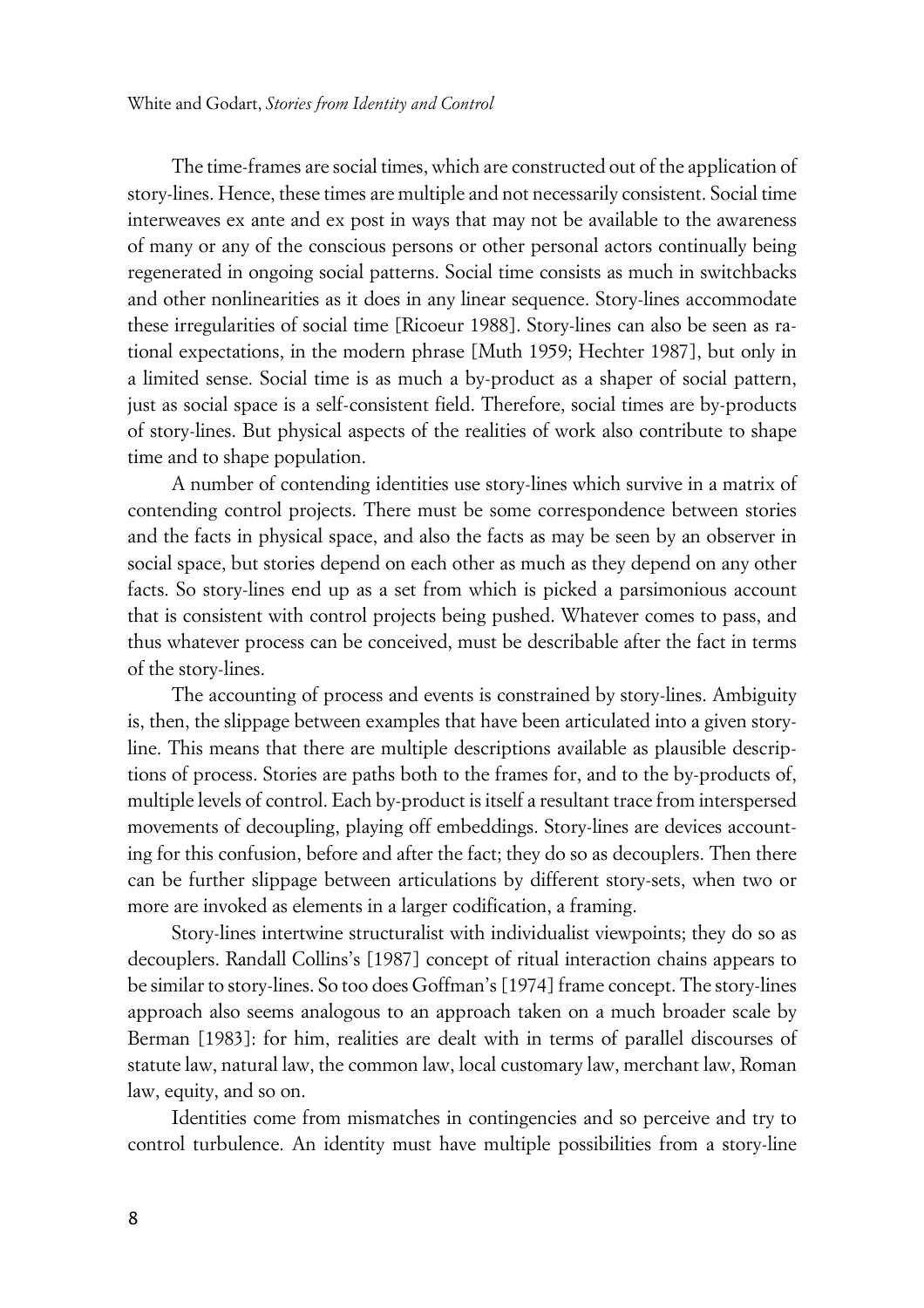available so as to be able, ex post, to give accounts of whatever in fact is happening concretely. The constituent stories from a story-line must be shared.

#### **xPositions and Plots**

A story-line is analogous to a path in a network; it is in a way an expansion of the path in words. Each *position* generates at least one recurring path in a story-line as part of its continuing reproduction across distinct identities. Sets of stories become partitioned into story-lines able to accommodate whatever occurs with that position, in the reality of a stochastic, fluid context.

Indexing of one role by other coincident roles is what yields position. In a given Greek city-state, for example, the citizen may be a member of the assembly, who is head of a family, who is a soldier. There, citizen may be a resident of the locality who participates in an economy. Decoupling is presupposed and must be enacted to make possible this identification of several identities as one position with several roles in distinct network populations. Story-lines build up out of such constrained stories.

Location of a particular identity requires tracing how that identity came to embed in and be interlocked where it is. Position, therefore, gets elaborated into a historical statement. Position correlates with story-line, but requires several story-lines because of the reality of fluid, stochastic context.

A *plot* decouples events in one role frame from events in other frames. Dually, events serve to decouple plots. Story-lines are the material for plots. Plots deal in stock characters and scenes so that they can be transposed from one story-line to another. The combination of stock elements into a plot gives it an inner side that can furnish accoutrements for melding identities into further level as career.

To see persons, or organizations, chatting back and forth in everyday life is to see one primitive sort of plotting in operation. This is the framing of picaresque stories, stories about the concrete particulars of happenstance in a population, such that all actors stay within a stereotyped format. This is also stereotyped content, which would be for us, in today's society, variously dealing with sports or children or discs as actors in the skits.

One speaks of a plot when certain occasions always trigger one story-line from some given set of story-lines. Plot is built from a given set of story-lines. Plot accommodates positions, and yet plot can be transposed across a larger fluid context.

For example, movie-goers know the conventions in cowboy movies, constituting a major part of an "art world" in the sense of Becker [1982]. The conventions work by relying on stereotyped positions for actors, call them positions or niches: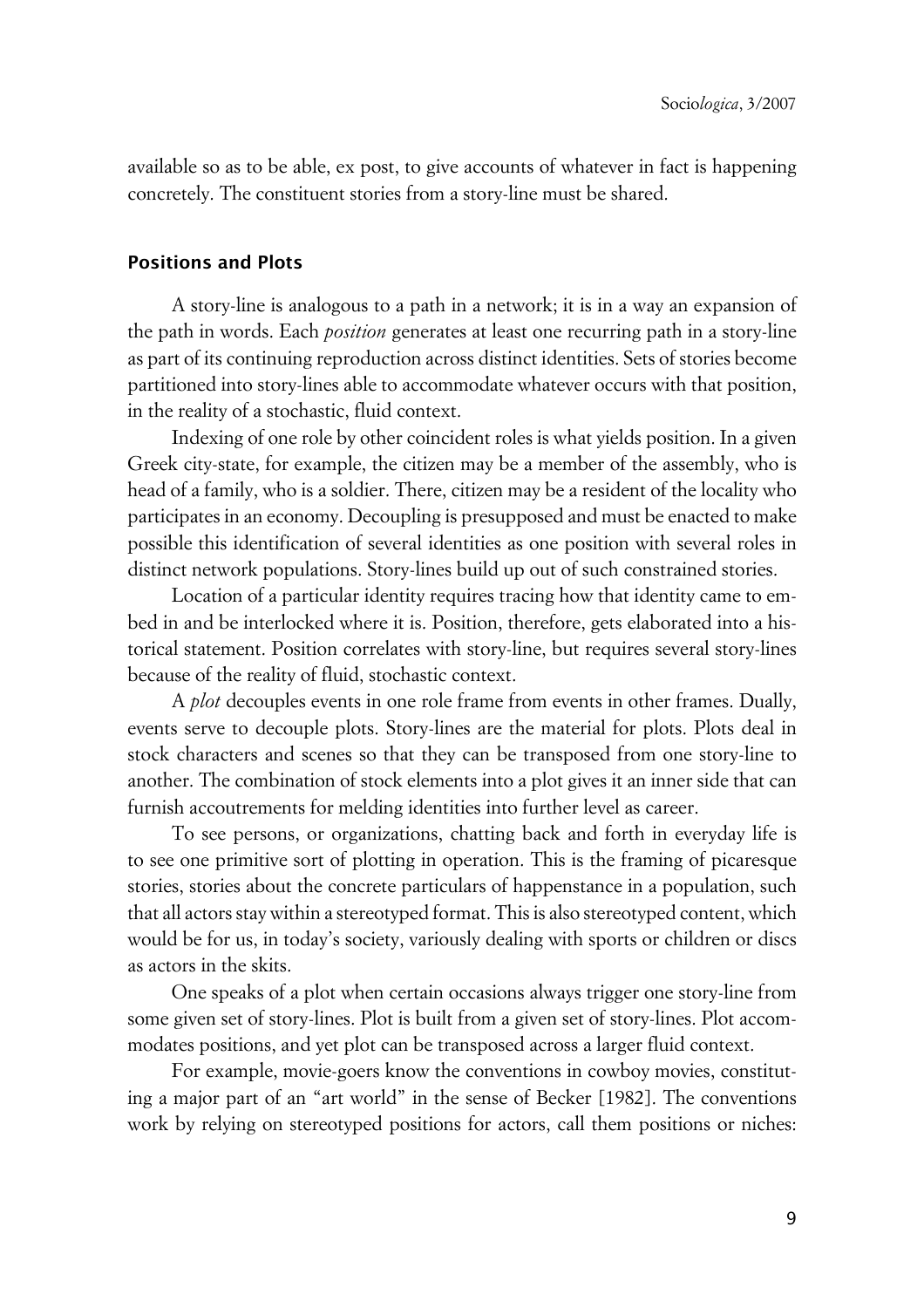greedy rancher, corrupt sheriff, heroic knight-errant, beleaguered family, and the like. And in a production market, complementary stories are used about niches for price leaders and the like, which also constitute a convention.

Stories can be understood by identities who are not themselves active in the convention and are also consumed by them. When mobilized, meanings, stories, or rhetorics form narratives that enable identities to "get action."

#### **xRhetorics and Narratives**

Like identities, stories and rhetorics can be mobilized to achieve some goal [White, Godart and Corona 2007]. Sets of stories highlight the universality of stories and enable the deployment of strategies. *Narratives* are used in the process of mobilization, as a tool to convince allies and thwart adverse control attempts. However, even the most strategized narratives depend – for their failure or success – on social time framed by story-lines and plots.

Rhetoric for person invokes the biographical sense of identity. This is identity as career, and it is this concept of person as career that channels switchings and thereby also creates person as style. "Practices" intervene in these dynamics.

Practices are usually implicit and capture how humans individually relate to their bodies and biophysical environment. They are also social habits, similar to Bourdieu's *habitus*, not captured in explicit institution. Observers, whether within the given system or not, have their own practices: they develop pragmatics to construe meaning and action.

Whether an institution is explicit or implicit, practices are the vehicles for enacting and reproducing it. Take an example. The monarch as an institution depends on practices that have become so routinized that they are protocols: bows and other ways of addressing the monarch. Rhetorics such as those associated with etiquette provide guidance for participation in institutions that also helps to build them through persistent switchings. Rules of circulation during promenades at the Versailles court of the French monarchy are an example.

Culture as an institutional process is enacted by practices and sustained by rhetorics. Social science is no exception; research practices enact and reproduce professional rhetorics. Narratives of scientific revolutions sustain change. Social sciences are impregnated with existing culture.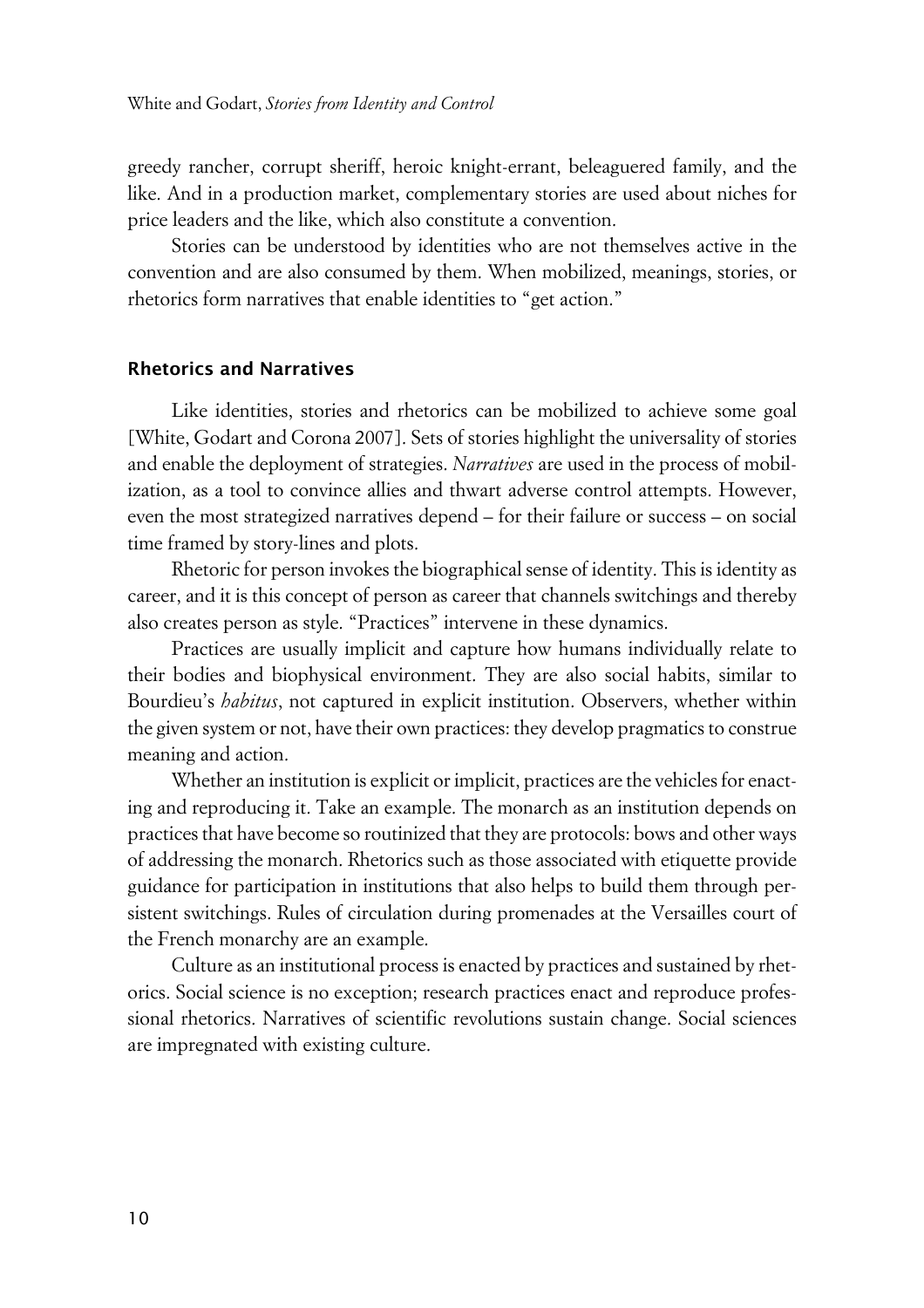#### **xDiscussion: Culture as Basis for Social Science and Getting Action**

The approach developed in this article takes netdom – a first order mixture of structure and culture, which are second order constructs – as a starting point. Social formations and forms of discourse made up of stories are derived from the dynamics of identity seeking control in and across netdoms. Switching is key because it is the mechanism that creates the "sparks" of interpretive contexts-meanings. We also engage the view of culture and structure as two interdependent yet autonomous systems, summarized by Sharon Hays in a trenchant account:

 I argue that social structure consists of *two* central, interconnected elements: systems of social relations and systems of meaning (...) While not reducible to systems of social relations, culture matches the other central structure of social life in its power, its patterning, its durability, and its collective and transcendent nature. If one wants to understand the resilient patterns that shape the behavior of any individual or group of individuals, *both* the cultural and the relational milieu must be taken into account [Hays 1994].

The separation of structure and culture is akin to the "purification" process described by Bruno Latour [1993]. If the two categories exist because they shape interpretive contexts, and in this way belong to culture, the lived experience of identities is made of netdoms. In the snakeskin-shedding view of culture, social formation must at any given time have a carapace, which, however, is outgrown and drops off as a new one comes into place. Museums and libraries collect and shelter the snakeskins. But surely a culture should be seen as a continuously interacting population of forms of discourse made up of stories articulated within some social formation.

In Swidler's [1986] terms, culture is made up of practices that generate stories. One can view culture as an array of forms of discourse that set the interpretive contexts for all social actions so that it can be computed as an envelope from them, as well as shaped by them. Effective practices to that end have evolved that precede, preface, and anticipate social sciences.

Kinship was the first social science. All the paradoxes and difficulties are there, in various peoples' own native constructions of their kinship edifices, constructions in formats that mix observation with analysis and with proclamation [Spencer and Gillen 1927]. Only a few of these formats have proved able to sustain and reproduce themselves. This first science was lost for a while. Its phenomena are too close and too involving to encourage recognition of abstract similarities in cultural content. It may well be the only preexisting and discoverable social science.

Social scientists may see challenges to their authority from ordinary persons, but only with respect to the phenomenology of everyday life, which most social scientists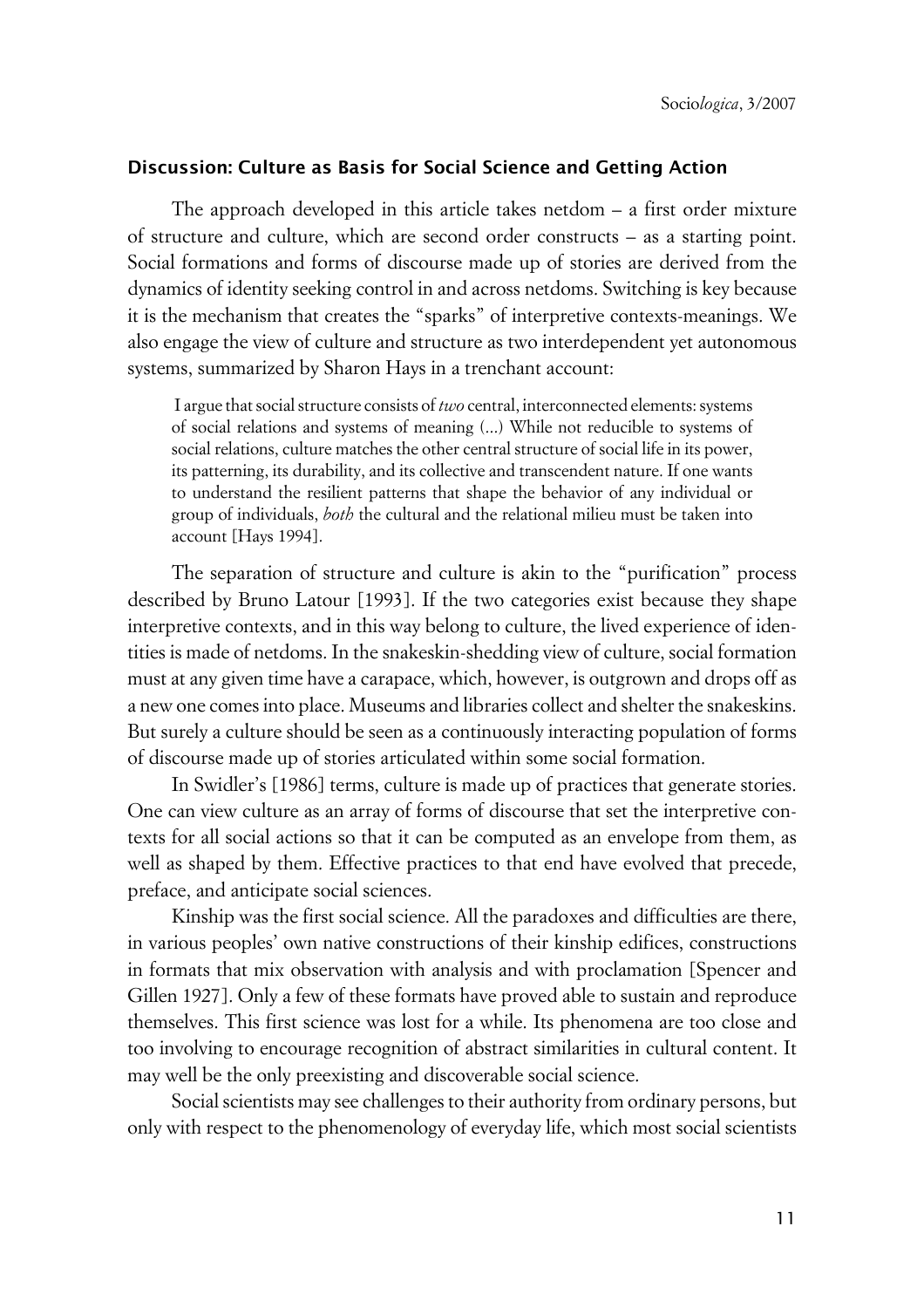would concede to them anyway. Yet, even this can confound and obfuscate research. "Networks" are the outstanding example today. Ambitious MBAs, movie stars, consultants, social workers, journalists – they all agree on the importance of networks, and the plethora of social networking websites sustains the fad. Since sources that diverse all urge the advantages of "networking" as social process, the term must confound many interpretations, and thus it confounds much social science fieldwork attempting to use network terms and concepts.

But, one may object, these laypersons use common sense, so their joint endeavors surely cannot confound codified scientific results regarding more recondite aspects of social organization. Since the laypersons are no status threat, surely they cannot be besting scientists! However, the "laity" includes the jurists or the bankers, all sorts of groups and persons preeminent over social scientists within existing social stratification. And sometimes, perhaps, the preeminence exists because their professions' and professional insights are superior, especially for the aspects in which they specialize, whether or not a parallel specialty science, a political science or an economics, is split off. Whatever the outcome of any such particular argument, the very discussion concedes the basic point, since the discussion is, literally, in lay terms. Getting action from social science or otherwise has culture for basis.

Actual social orders and cultures are much messier and more interesting than are particular rhetorics, or embeddings of rhetorics into Utopian schematics. But even Utopian schematics do capture aspects of how actors try to perceive their social context, and these schematics do so across a wide range of historical contexts. Berman [1983] has argued an extreme form of this view, in his sweeping canvas of the evolution of legal systems for the whole Western world since the emergence of the papacy. The point is that continual reshaping of meanings to maintain the semblance of coherence in social action requires explicit and reliable interconnections between the framing of sets of stories and the structure of institutions. It is these mappings that make rhetoric possible.

Conscious and proclaimed cultures are sets of rhetorics that encapsulate attempts, often inept, at regularizing social spaces from the perspective of different populations and institutions. Hegemony [Williams 1977; Keohane 1984] reflects the success of a family of such attempts that exhibits some coordination and expertise in an autochthonous theory. The stochastic mode of perception, analysis, and reality is omnipresent just because of the feebleness of culture's hold on the patchy social realities that erect and re-erect themselves upon continuing biosocial realities. Hegemony nonetheless testifies to the importance of some order being imposed: the transposable order that is supplied by basic sets of story-lines that can account for whatever happens. Social science theories are recent attempts at hegemony.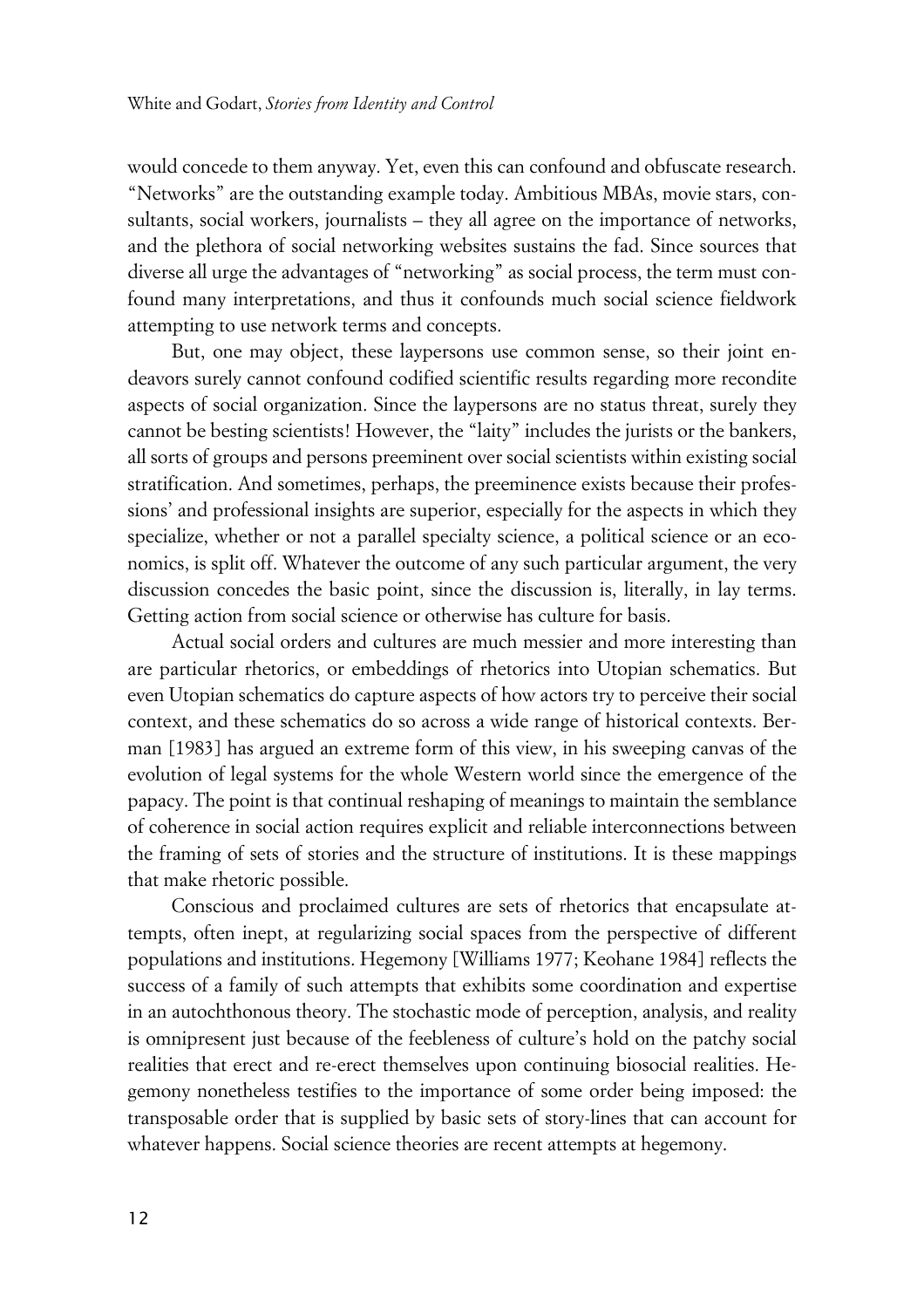The task of social science is to construe boundaries and environments. All analytical sciences work from boundaries: boundary conditions are preeminent. Social analysis is peculiar only in that it must seek out the generation of its own spaces as part of the environment. Since the spaces are plural – and irregular, temporary, and ill-connected to boot – the boundaries are difficult to find, subtler than in other sciences.

Any changes must originate from countering the inertia endemic in social organization, that is, change comes from fresh action curing blockage. Action is fresh when it overcomes the inherent lethargy of social life; intervention happens in rhetorics which tend to block fresh action. Rhetorics elaborate and sustain meanings through reenactments. Getting action thus has to take account of meanings, and to rely upon them; but the principal task is to stay ahead of and strip away meaning. Hence, getting action becomes a higher-order project.

#### **Conclusion**

Networks and domains are construed from netdoms which constitute the texture of our lived experience. Identities seeking control generate meanings through their switchings among netdoms. Meanings – verbal or not – coagulate and form stories, which in turn constitute sets of stories made available for further control efforts and ensuring the universality of narratives as mobilization for action.

Story-lines and plots organize the social time that guides identities in their control efforts. Institutions and rhetorics crystallize culture for all sorts of publics. Culture is made of these forms of discourse and of the practices that yield them. This is the basis for social science and the generation of fresh action.

*This paper compiles and expands ideas developed from Identity and Control [White 1992; forthcoming], and more specifically from this newer version, to appear in May 2008 from Princeton University Press and also as translated into French by Michel Grossetti and Frédéric Godart. We thank Corinne Kirchner, Marco Santoro, and Matthias Thiemann for their insightful comments and suggestions.*

## **References**

Barthes, R. 1983 *The Fashion System*. New York: Hill and Wang.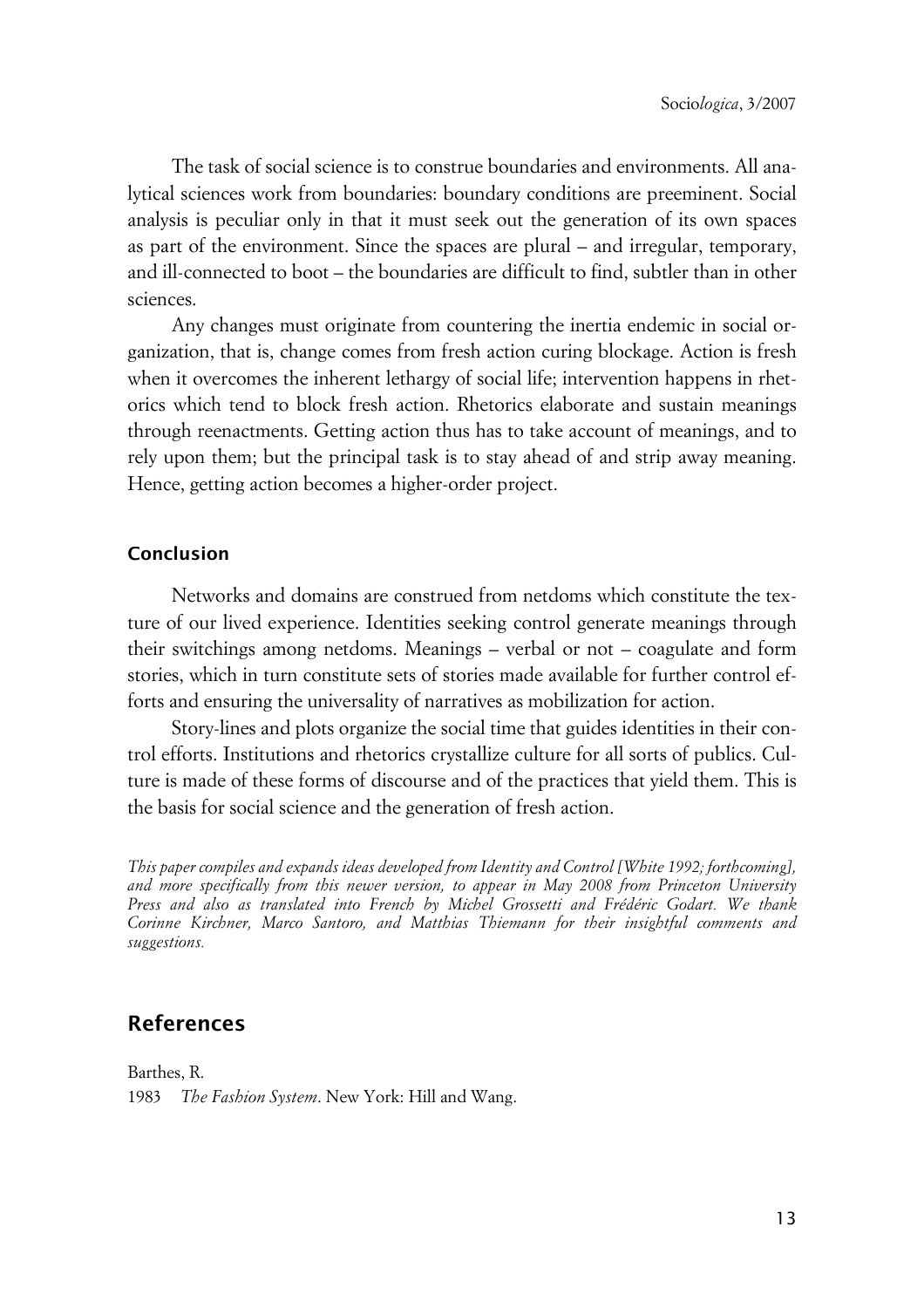White and Godart, *Stories from Identity and Control*

Becker, H.

1982 *Art Worlds*. Berkeley: University of California Press.

Berman, H.J.

1983 *Law and Revolution: The Formation of the Western Legal Tradition*. Cambridge, MA: Harvard University Press.

Bourdieu, P.

- 1996a *The Rules of Art: Genesis and Structure of the Literary Field*. Stanford: Stanford University Press.
- 1996b *The State Nobility: Elite Schools in the Field of Power*. Oxford: Polity Press.

Boyd, J.P.

1991 *Social Semigroups: A Unified Theory of Scaling and Blockmodeling as Applied to Social Networks*. Fairfax, VA: George Mason University Press.

Cicourel, A.V.

- 1980 "Three Models of Discourse Analysis." *Discourse Processes* 3: 101-131.
- 1987 "Interpenetration of Communicative Contexts: Examples from Medical Encounters." *Social Psychology Quarterly* 50: 217-226.
- 1991 "Formal semantics, pragmatics, and situated meaning." In *Pragmatics at Issue, Vol. 1.*, edited by J. Vershueren. Amsterdam: John Benjamins.

Collins, R.

1987 "Interaction Ritual Chains, Power and Property: The Micro-Macro Connection as an Empirically Based Theoretical Problem." In *The Micro-Macro Link*, edited by J.C. Alexander *et al*. Berkeley: University of California Press.

Doreian, P., Fararo, Th.

1998 *The Problem of Solidarity: Theories and Models*. Amsterdam: Gordon and Breach.

Emirbayer, M., Goodwin, J.

1994 "Network Analysis, Culture, and the Problem of Agency." *American Journal of Sociology* 99: 1411-1454.

Foucault, M.

1972 *The Archaeology of Knowledge*. New York: Pantheon Books.

Gans, H.J.

1974 *Popular Culture and High Culture: An Analysis and Evaluation of Taste*. New York: Basic Books.

Garfinkel, H.

1967 *Studies in Ethnomethodology*. Englewood Cliffs, NJ: Prentice-Hall.

Geertz, C.

1973 *The Interpretation of Cultures: Selected Essays*. New York: Basic Books.

Gibson, J.J.

1979 *The Ecological Approach to Visual Perception*. Boston, MA: Houghton Mifflin.

Goffman, E.

- 1963 *Behavior in Public Places*. Glencoe, IL: Free Press.
- 1967 *Interaction Ritual*. New York: Pantheon.
- 1971 *Relations in Public*. New York: Harper.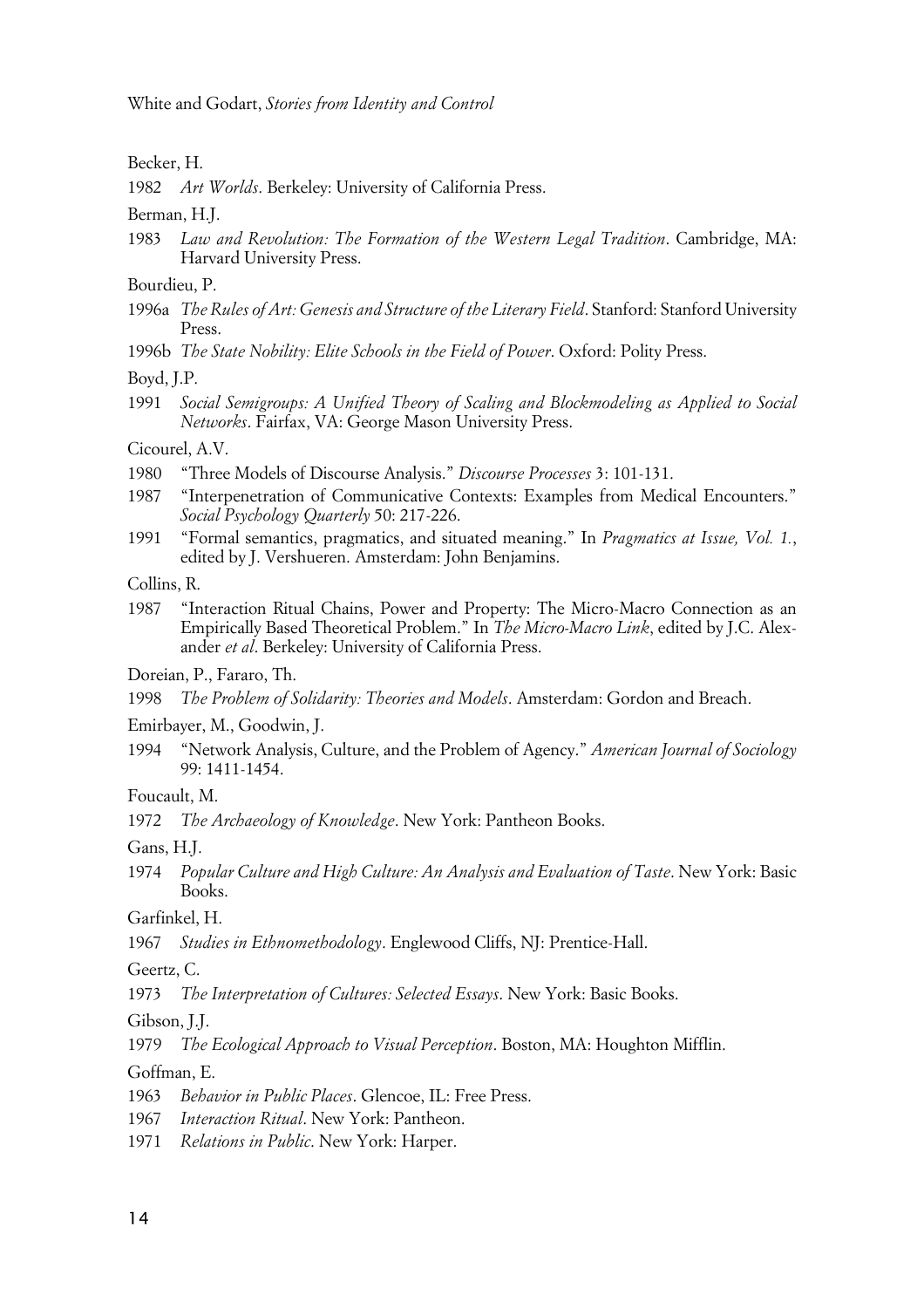1974 *Frame Analysis*. New York: Harper & Row.

Grabher, G.

2006 "Trading routes, bypasses, and risky intersections: mapping the travels of 'networks' between economic sociology and economic geography." *Progress in Human Geography* 30: 163-189.

Halliday, M.A.K.

1994 *An Introduction to Functional Grammar*. London: Arnold.

Halliday, M.A.K., Hasan, R.

1976 *Cohesion in English*. London: Longman.

Hays, S.

1994 "Structure and Agency and the Sticky Problem of Culture." *Sociological Theory* 11: 57-72. Hechter, M.

1987 *Principles of Group Solidarity*. Berkeley: University of California Press.

Keohane, R.O.

1984 *After Hegemony*. Princeton, NJ: Princeton University Press.

Latour, B.

- 1987 *Science in Action: How to Follow Scientists and Engineers through Society*. Cambridge, MA: Harvard University Press.
- 1993 *We Have Never Been Modern. Cambridge*, MA: Harvard University Press.

Luhmann, N.

1995 *Social Systems*. Palo Alto: Stanford University Press.

Mische, A.

- 2007 *Partisan Publics: Contention and Mediation across Brazilian Youth Activist Networks*. Princeton: Princeton University Press.
- Mische, A., White, H.C.
- 1998 "Between Conversation and Situation: Public Switching Dynamics across Network Domains." *Social Research* 65: 695-724.

Muth, J.F.

1959 "Rational Expectations and the Theory of Price Movements." Research Memorandum: Office of Naval Research and Graduate School of Industrial Administration, Carnegie Institute of Technology.

Nadel, S.F.

1957 *The Theory of Social Structure*. London: Cohen and West.

Polanyi, M.

1958 *Personal Knowledge*. Chicago: University of Chicago Press.

#### Ricoeur, P.

1988 *Time and Narrative, Vol 3*. Chicago: University of Chicago Press.

Sawyer, K.

1992 "The Pragmatics of Play: Interactional Strategies During Children's Pretend Play." *Pragmatics* 3: 259-282.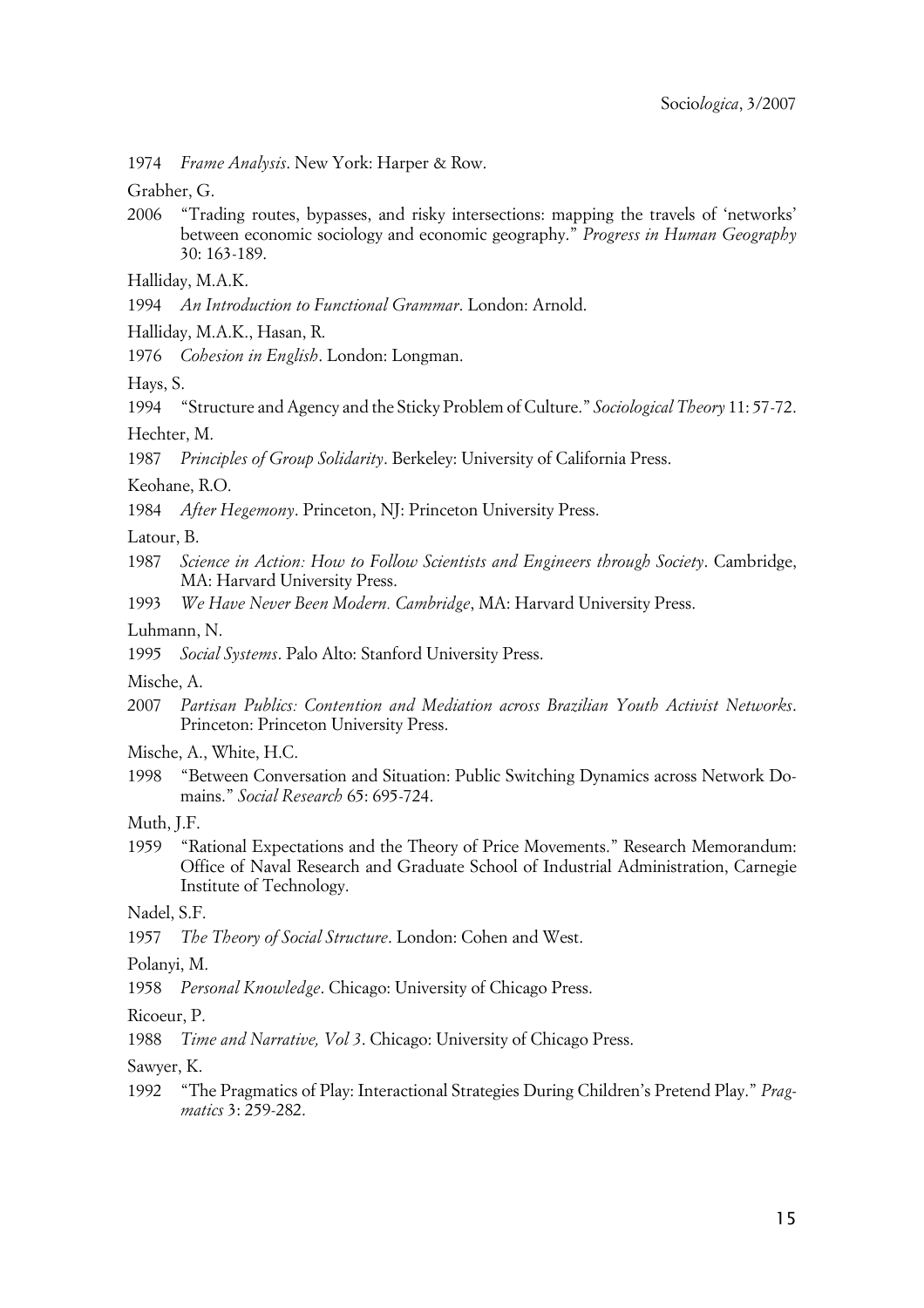White and Godart, *Stories from Identity and Control*

Scholes, R., Kellogg, R.

1966 *The Nature of Narrative*. New York: Oxford University Press.

Selznick, P.

- 1952 *The Organizational Weapon: A Study of Bolshevik Strategy and Tactics*. New York: Mc-Graw-Hill.
- 1955 *The TVA and the Grass Roots: A Study in the Sociology of Formal Organization*. Berkeley: University of California Press.
- Simon, H.A.
- 1945 *Administrative Behavior*. New York: Macmillan.
- Spencer, B., Gillen, F.J.

1927 *The Arunta: A Study of a Stone Age People*. London: Macmillan.

Swidler, A.

- 1986 "Culture in Action: Symbols and Strategies." *American Sociological Review* 51: 273-286.
- 2001 *Talk of love: How Culture Matters*. Chicago: University of Chicago Press.

Tilly, C.

2002 *Stories, Identities, and Political Change*. London: Rowan and Littlefield.

Vaughan, D.

2002 "Signals and Interpretive Work: The Role of Culture in a Theory of Practical Action." In *Culture in Mind: Toward a Sociology of Culture and Cognition*, edited by K. Cerulo. New York: Routledge.

White, H.C.

- 1963 *An Anatomy of Kinship*. Englewood Cliffs, NJ: Prentice-Hall.
- 1992 *Identity and Control: A Structural Theory of Social Action*. Princeton: Princeton University Press.
- Forth. *Identity and Control: How Social Formations Emerge*, Princeton: Princeton University Press.

White, H.C., Godart, F.C., Corona, V.P.

2007 "Mobilizing Identities: Uncertainty and Control in Strategy." *Theory, Culture & Society* 24: 191-212.

Williams, R.

1977 *Marxism and Literature*. New York: Oxford University Press.

Wilson, E.O.

- 1970 *Insect Societies*. Cambridge, MA: Harvard University Press.
- 1979 *Sociobiology: The New Synthesis*. Cambridge, MA: Harvard University Press.

Wynne-Edwards, V.C.

1985 *Evolution through Group Selection*. Oxford: Blackwell.